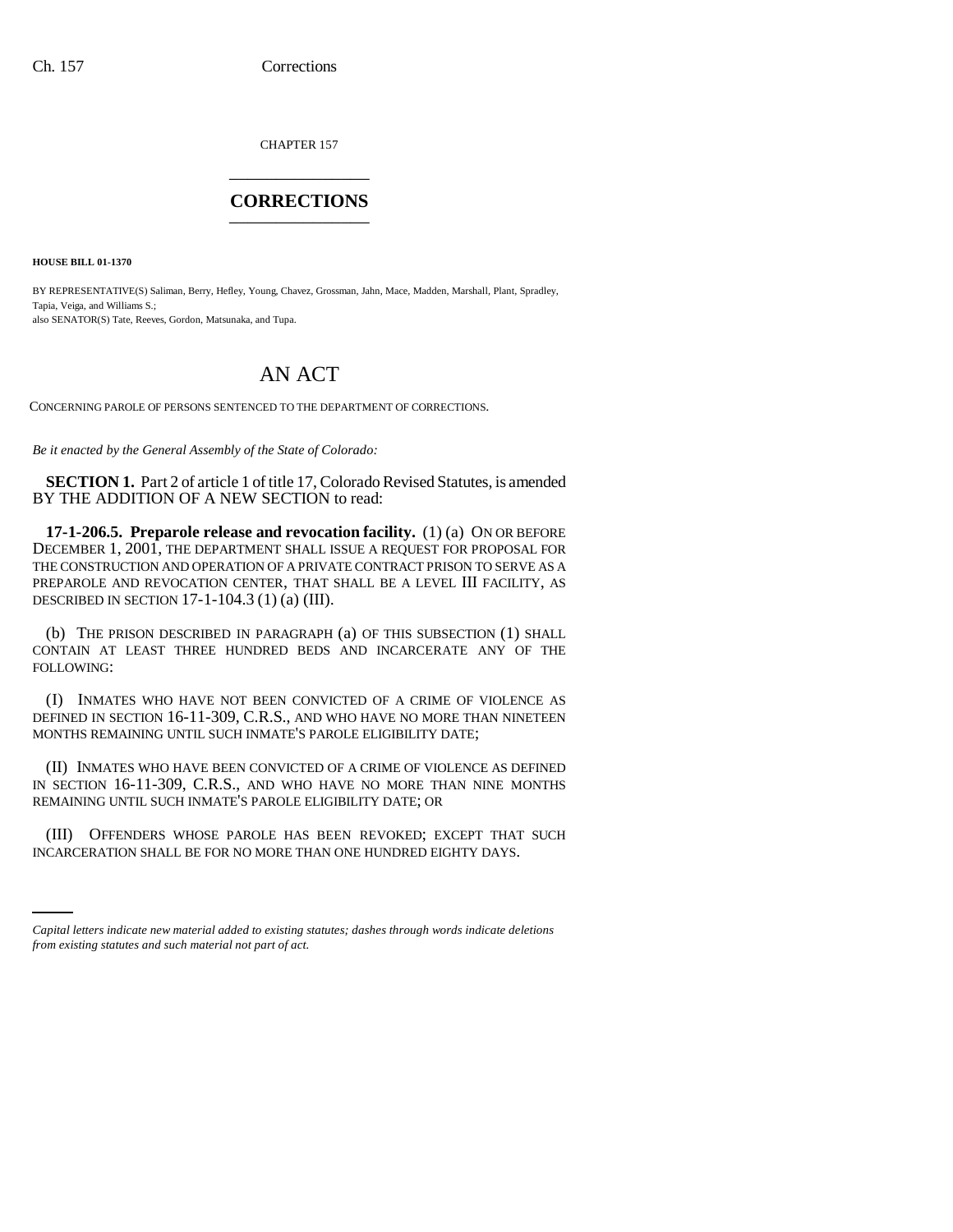**SECTION 2.** 17-2-103 (11) (b) (II) (C), Colorado Revised Statutes, is amended, and the said 17-2-103 (11) (b) (II) is further amended BY THE ADDITION OF A NEW SUB-SUBPARAGRAPH, to read:

**17-2-103. Arrest of parolee - revocation proceedings.** (11) (b) (II) If the board determines that the parolee has violated any condition of parole other than commission of a crime, the board may:

(C) Revoke parole for a period not to exceed ninety days and request the sheriff of the county in which the hearing is held to transport the parolee to the county jail of such county or to any private facility that is under contract to the department of corrections; OR

(D) REVOKE PAROLE FOR A PERIOD NOT TO EXCEED ONE HUNDRED EIGHTY DAYS AND REQUEST THE SHERIFF OF THE COUNTY IN WHICH THE HEARING IS HEARD TO TRANSPORT THE PAROLEE TO THE FACILITY DESCRIBED IN SECTION 17-1-206.5.

**SECTION 3.** 17-2-201 (3), Colorado Revised Statutes, is amended BY THE ADDITION OF A NEW PARAGRAPH to read:

**17-2-201. State board of parole.** (3) The chairperson, in addition to other provisions of law, has the following powers and duties:

(c.5) TO CONTRACT WITH QUALIFIED INDIVIDUALS TO SERVE AS RELEASE HEARING OFFICERS:

(I) TO CONDUCT PAROLE APPLICATION HEARINGS FOR INMATES CONVICTED OF NONVIOLENT FELONIES THAT ARE CLASS 4 FELONIES, CLASS 5 FELONIES, OR CLASS 6 FELONIES, PURSUANT TO RULES ADOPTED BY THE PAROLE BOARD; AND

(II) TO SET PAROLE CONDITIONS FOR INMATES ELIGIBLE FOR RELEASE TO MANDATORY PAROLE.

**SECTION 4.** Part 2 of article 2 of title 17, Colorado Revised Statutes, is amended BY THE ADDITION OF A NEW SECTION to read:

**17-2-217. Release hearing officers - pilot program - report -repeal.** (1) THE DEPARTMENT AND THE BOARD ARE HEREBY AUTHORIZED TO CONDUCT A RELEASE HEARING OFFICERS PILOT PROGRAM THAT UTILIZES THE OFFICERS DESCRIBED IN SECTION 17-2-201 (3) (c.5).

(2) (a) ON OR BEFORE NOVEMBER 1, 2002, THE DEPARTMENT, IN CONSULTATION WITH THE BOARD, SHALL REPORT ON THE RESULTS OF THE RELEASE HEARING OFFICERS PILOT PROGRAM TO THE JOINT BUDGET COMMITTEE AND THE JUDICIARY COMMITTEE OF THE SENATE AND THE CRIMINAL JUSTICE COMMITTEE OF THE HOUSE OF REPRESENTATIVES. SAID COMMITTEES SHALL REVIEW THE REPORT IN ORDER TO CONSIDER WHETHER TO FULLY FUND THE PROGRAM.

(b) THE REPORT DESCRIBED IN PARAGRAPH (a) OF THIS SUBSECTION (2) SHALL INCLUDE, AT A MINIMUM: